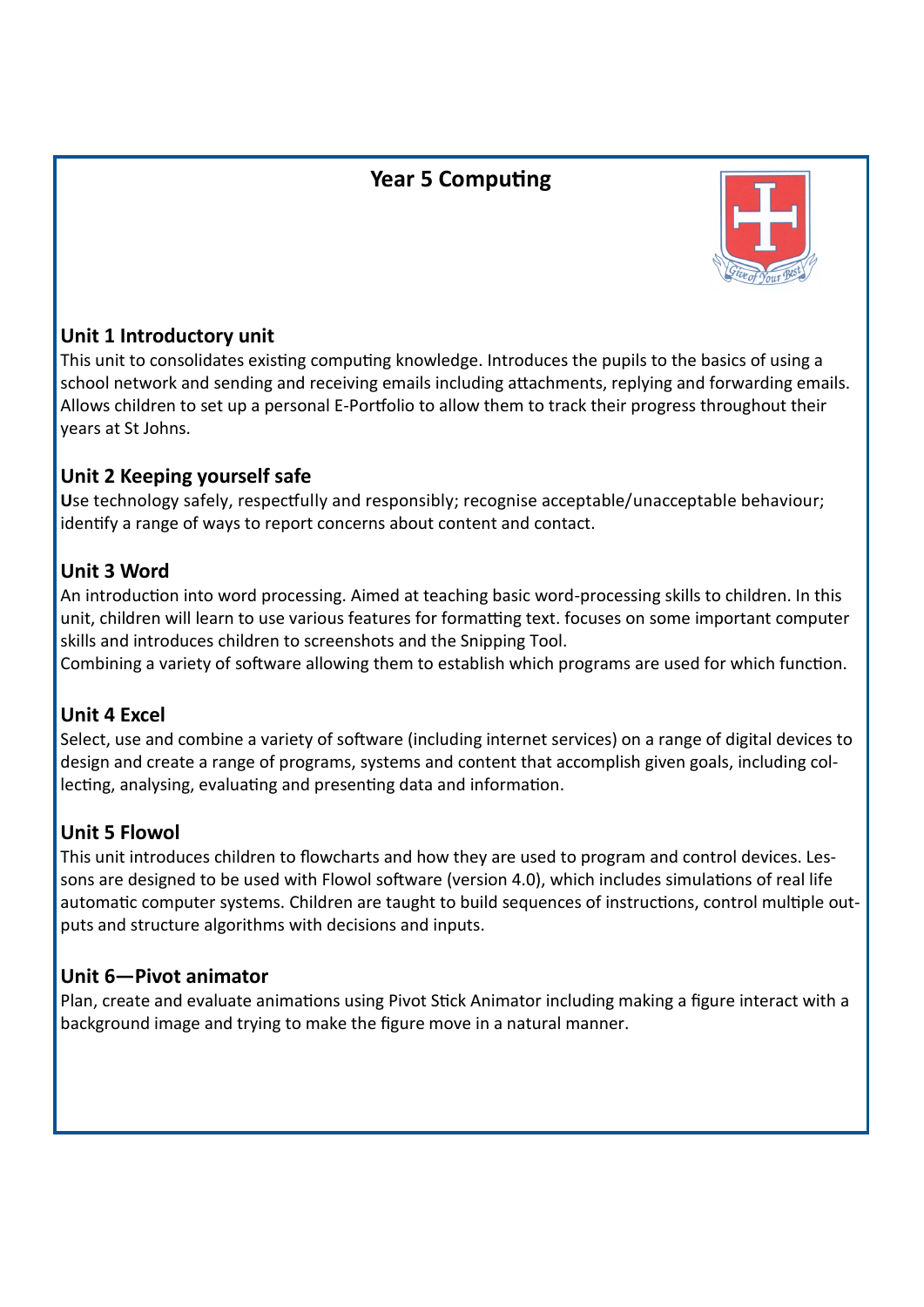# **Year 6 Computing**

## **Unit 1 Spy School**



Introduces spreadsheets including basic formula, the Sum, Average, Min and Max function formulae with AutoFill, creating graphs and absolute and relative cell references. Higher ability students also look at further functions and advanced features such as conditional formatting.

#### **Unit 2 PowerPoint**

PowerPoint is a wonderful tool for learning in both a student and teacher-directed situation. It can add a new dimension to learning allowing teachers to explain abstract concepts while accommodating all learning styles. Used properly, PowerPoint can be one of the most powerful tools for disseminating information known.

#### **Unit 3 Adventure Story**

Create an interactive presentation where the user decides on the route through the presentation. Pupils plan, create and evaluate the stories and use hyperlinks to make the story interactive.

## **Unit 4 Kodu**

Design, write and debug programs that accomplish specific goals, including controlling or simulating physical systems; solve problems by decomposing them into smaller parts. Use logical reasoning to explain how some simple algorithms work and to detect and correct errors in algorithms and programs.

## **Unit 5 Shakespeare Comic Book**

Allows pupils to work in teams to use a digital camera to re-enact the Shakespeare play "Macbeth". The images are then combined to make a comic book to tell the story.

#### **Unit 6 Repeating Patterns**

A short unit allowing pupils to explore creating graphics using Paint and applying a variety of effects to images to create pop art style images.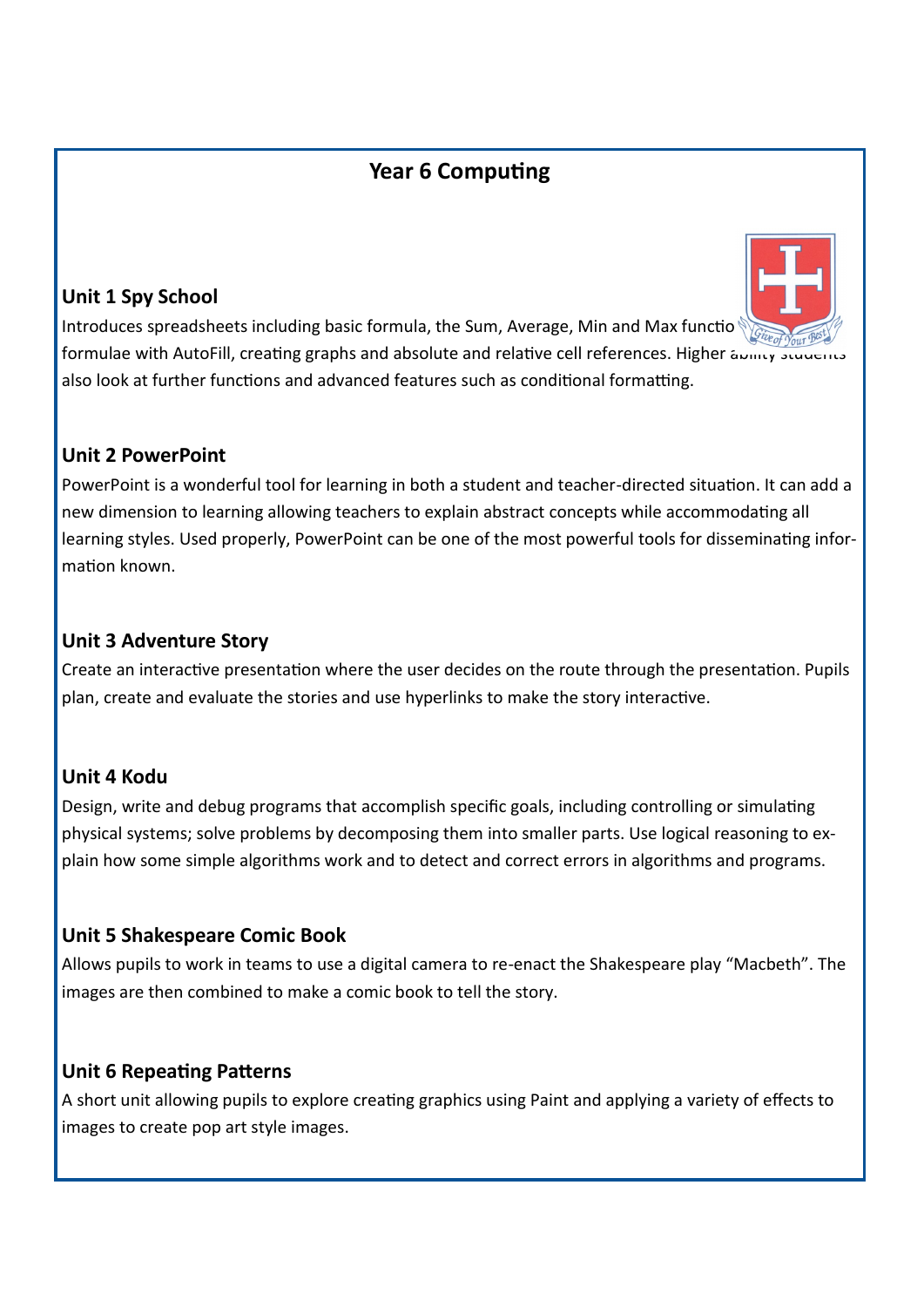## **Year 7 Computing**



#### **Unit 1 Lake Garda**

In this unit the pupils perform research into the area surrounding Lake Garda in Italy. They need to plan a house style and content for several different types of documents for a travel agent. They create the documents and a 30 second TV advert from the clips provided and finally evaluate the work they have produced.

## **Unit 2 Visual Scratch Programming**

This unit of work teaches an introduction to programming using the Scratch programming language. Students will be introduced to programming inputs, variable storage, outputs, sequencing and selection.

## **Unit 3 Audacity**

This unit allows children to use software and digital devices for recording sound. Based on the theme of a Radio Station, it is designed to encourage a creative approach that includes interviewing, making adverts and using jingles. Other software is incorporated where children write scripts and design additional advertising for their Radio Station. Opportunities are included for children to present, listen, review and evaluate their own content as well as professional and commercial examples, plus those created by their peers

#### **Unit 4 Computer Hardware and Networking**

The computer hardware unit is designed to teach students what a computer system is, the various components of a computer system and its purpose. Students will also learn about the purpose of the CPU, RAM, Hard Drive and I/O devices and how they all function together and the function of the CPU, including the fetch, decode, execute cycle

#### **Unit 5 HTML and CSS**

Students will be taught of some basic HTML syntax and will be introduced to CSS so that they can understand how to better present their webpages. They will learn how to add gradient backgrounds, add page borders, curve images and reorganise content on the page with the help of DIV tags.